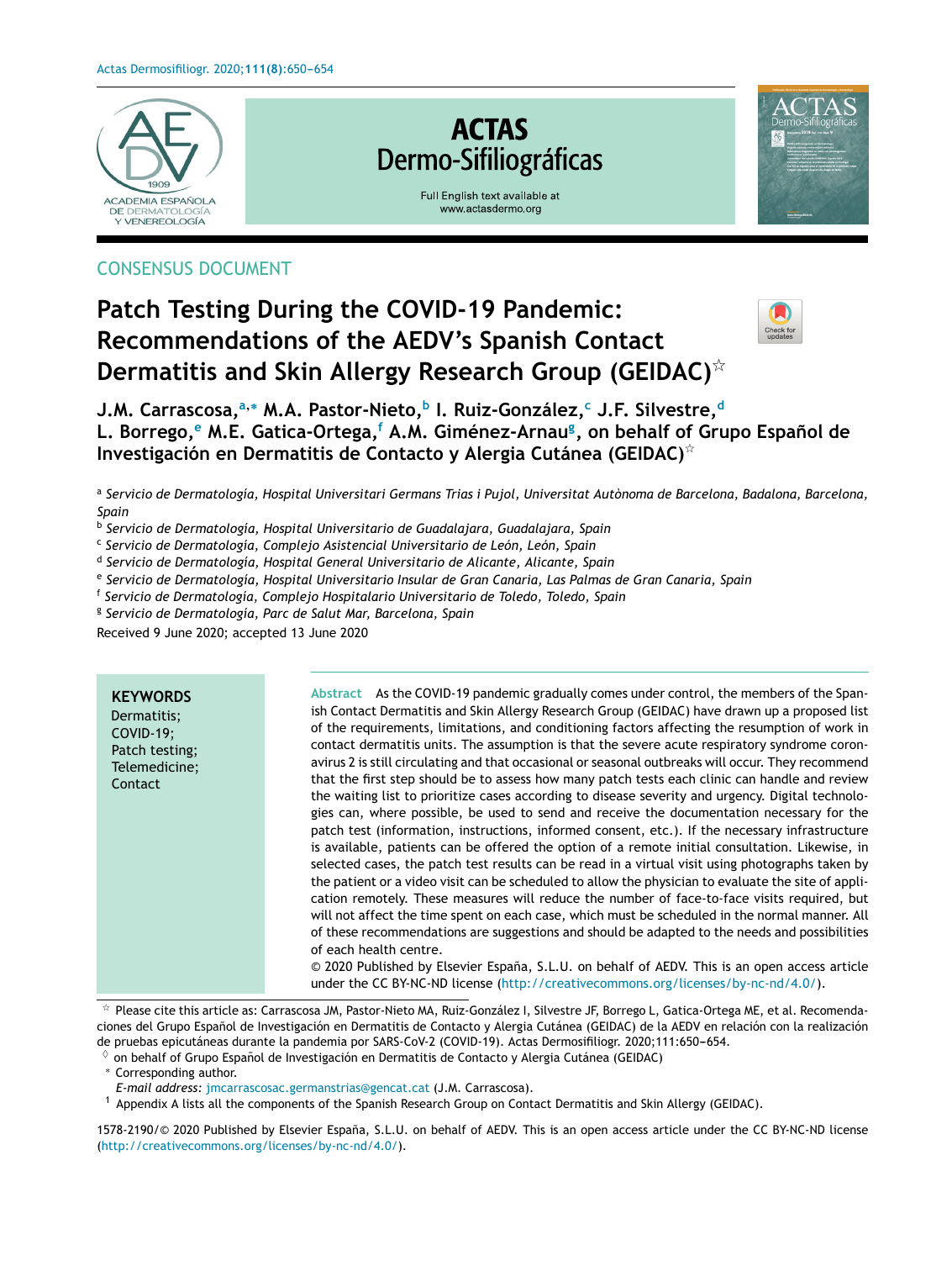**PALABRAS CLAVE** Dermatitis; COVID-19; Epicutáneas; Telemedicina; Contacto

**Recomendaciones del Grupo Espanol de Investigación en Dermatitis de Contacto y ˜ Alergia Cutánea (GEIDAC) de la AEDV en relación con la realización de pruebas epicutáneas durante la pandemia por SARS-CoV-2 (COVID-19)**

**Resumen** Con el progresivo control de la pandemia por SARS-CoV-2, los miembros del Grupo Español de Investigación en Dermatitis de Contacto y Alergia Cutánea (GEIDAC) realizan una propuesta sobre cuáles van a ser los requisitos, las limitaciones y los condicionantes para reanudar el servicio en las unidades de dermatitis de contacto en un escenario en el que se presume la persistencia del virus, con episodios ocasionales o estacionales de exacerbación. Se aconseja ajustar el número de pruebas epicutáneas (PE) a las posibilidades de cada centro y la revisión de los casos en lista de espera para priorizar a los pacientes en función de la gravedad y la urgencia. Se ofrecerán, si es factible, métodos telemáticos para los documentos relativos a las PE (información, pautas, documentos de consentimiento informado). De estar disponible, puede ofrecerse la opción de realizar una primera visita telemática. Igualmente, en pacientes seleccionados puede llevarse a cabo una televisita en las visitas de lectura a través de imágenes realizadas por el paciente o mediante una videovisita que permita visualizar el resultado de la exploración. Estas acciones permitirán reducir el número de visitas presenciales, aunque no el tiempo dedicado y asignado al facultativo para los actos médicos. Todas estas recomendaciones son sugerencias y se adaptarán a los requisitos y a las posibilidades de cada centro sanitario.  $© 2020$  Publicado por Elsevier España, S.L.U. en nombre de AEDV. Este es un artículo Open Access bajo la licencia CC BY-NC-ND [\(http://creativecommons.org/licenses/by-nc-nd/4.0/\)](http://creativecommons.org/licenses/by-nc-nd/4.0/).

The rapid spread of infection by the coronavirus SARS-CoV-2 and the disease associated with this virus (COVID-19) constitute a serious public health problem.[1](#page-4-0)

The SARS-CoV-2 pandemic has led to the suspension of most contact dermatitis units and patch testing services because of the need for hospitals to prioritize treatment of COVID-19. $2,3$ 

As the pandemic is gradually coming under control, we must now consider the requirements, limitations, and conditioning factors affecting resumption of work in contact dermatitis units in a scenario in which the virus is still circulating and occasional or seasonal exacerbation episodes are possible.

The risk of spread of SARS-CoV-2 in contact dermatitis units is unknown, although common areas in these units follow similar disinfection protocols to those of other hospital services. However, in contact dermatitis units, which generally have specific consulting rooms with constant movement of physicians and nurses, contact with patients is closer and longer over time, with several visits in a few days. This close contact entails specific problems with respect to safety and the spread of SARS-CoV-2 between health professionals and between patients and health professionals.

With the aim of balancing the risks and benefits for patients and optimizing safety for staff in charge of patient visits and diagnostic tests, the Spanish Contact Dermatitis and Skin Allergy Research Group (GEIDAC) of the Spanish Academy of Dermatology and Venereology has drawn up the following recommendations:

• The number of patch tests should be adapted to the possibilities of the individual center based on relevant safety factors. In other words, a reasonable number of patients should be scheduled depending on their specific characteristics and on other simultaneous consultations in order to avoid crowding in the waiting room or overlapping

appointments (e.g., 1 patient per hour, 5-6 patients per week). Consequently, it may be advisable to restrict the indication for patch testing to those cases where it is likely to have greater diagnostic yield, at least until the risk of infection has decreased.

- The waiting list should be reviewed in order to prioritize patients depending on disease severity and urgency. Appendix [B](#page-2-0) provides a detailed list of conditions that should be prioritized, although the attending physician's evaluation should prevail in each case.
- Alternatively, the patient should be given the option of postponing patch testing, especially in high-risk cases (elderly patients or patients with risk conditions for COVID [cardiovascular disease, diabetes, arterial hypertension, obesity, chronic respiratory disease, liver disease, cancer, and immunosuppression]). Similarly, and based on medical criteria, patch testing can be postponed in patients with mild or moderate eczema at sites not considered a priority and not active in recent months or with little impact on quality of life.
- If feasible, we can provide the patient with scanned copies of all the necessary documentation relating to the tests (information, regimens, informed consent documents) by e-mail and receive the documents signed via the same channel. The e-mail should be official and not sent as an individual message from the patch testing team.
- If available, the first visit can be virtual in the case of patch testing indicated by an external physician or physician other than the attending physician at the contact dermatitis unit. In this case, patch testing should be preceded by an online visit, with or without images and/or video. Thus, based on the individual clinical history, this approach would make it possible to prioritize patients whose diagnosis would be optimized with patch testing. Patients can provide information for the history, com-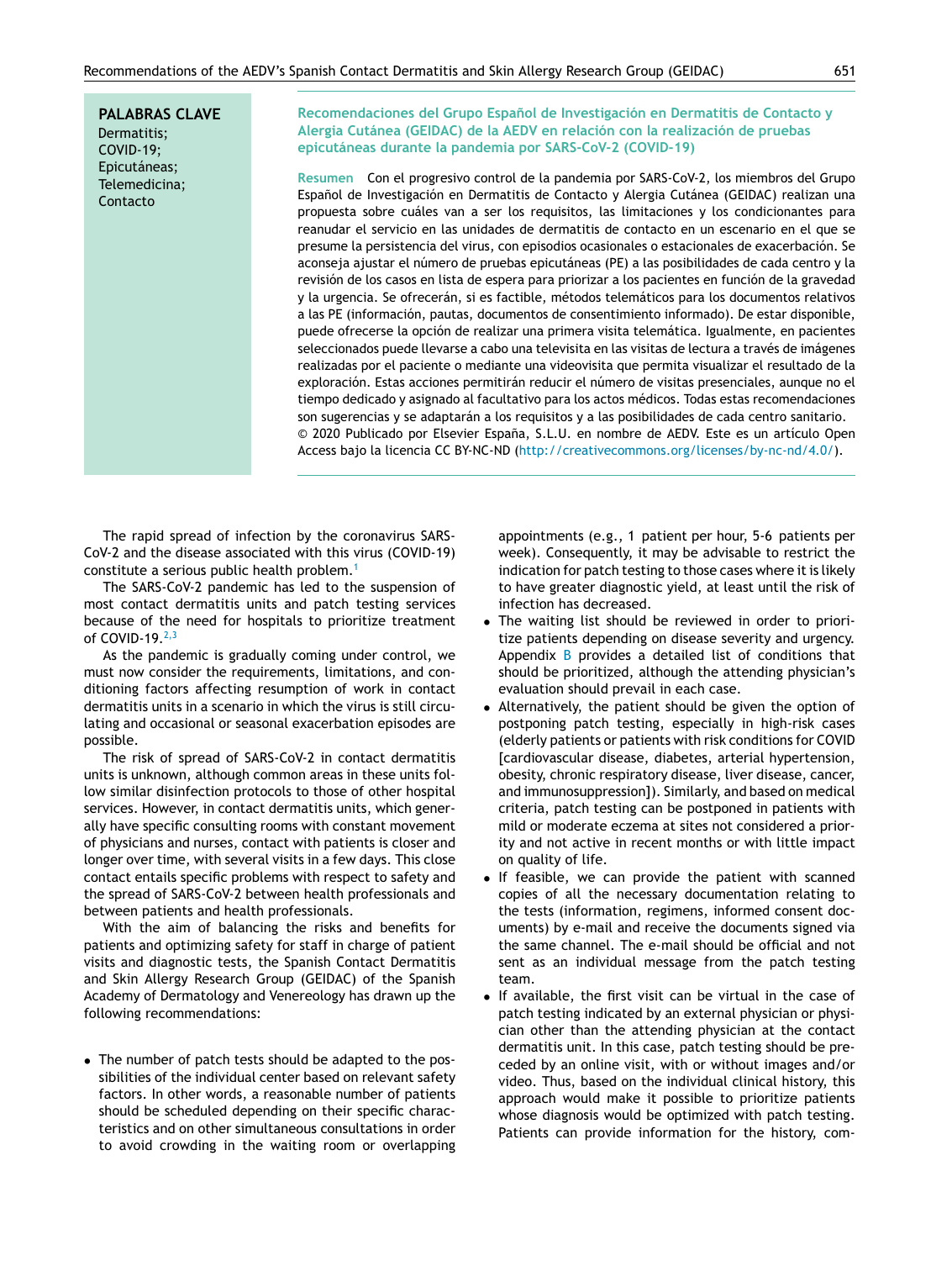<span id="page-2-0"></span>plete a questionnaire (e.g., history of atopy, occupational details, and contact allergens), send photographs of the lesions and of their own products (and of the ingredients in the case of personal care products) or of the summary of product characteristics in the case of occupational contact allergens.

- During the days before patch testing, patients should be contacted by telephone to ensure that they or the people they live with or the people they have been in recent contact with do not have symptoms of COVID-19. The symptoms to be asked about are shown in a questionnaire (Appendix C). Testing will be postponed in the case of patients who have tested positive for COVID-19. These patients should then be referred to their health center in order to adhere to the protocols established for each center and region. Similarly, before each face-to-face visit, patients must be asked about signs or symptoms that are suggestive of COVID-19 (questionnaire in Appendix B). When COVID-19 is suspected, patch testing should be postponed until the infection can be confirmed or ruled out. Given that some patients may not have symptoms or a detectable viral load before developing symptoms, the absence of the symptoms should not lead us to neglect general safety measures. In the case of patients who present with signs or symptoms that are suggestive of COVID-19 after performance of patch testing and before the reading, priority will be given to virtual methods of reading and interpretation. If this is not possible, and depending on the individual situation, patch testing can be postponed or the reading performed in a specific area for patients who are positive for COVID-19 and using appropriate personal protective equipment. Patients should receive specific recommendations, preferably before patch testing (Appendix [D\).](#page-3-0)
- The procedures followed for patch testing should be adapted to appropriate safety requirements for the SARS-CoV-2 pandemic (Appendix [E\).](#page-3-0)
- Visit for reading/interpretation of patch test results (48- 96 h). The first reading should be taken immediately after removal of the patches. In equivocal cases, we should wait half an hour following the previously established safety recommendations. In specific cases, we can turn to teledermatology, which enables patients to send images they themselves have taken. Similarly, a video consultation will enable us to visualize the outcome of the examination, provide an interpretation, and record results in the clinical history, with recommendations for the patient. At this visit, we should calculate the time necessary to resolve doubts and send all the documentation (e.g., report, avoidance measures, treatment, and new appointments).
- These actions will make it possible to reduce the number of in-person visits, although not the time taken by and assigned to the physician for medical procedures. This may be even longer, given the need for a strict protocol and additional requirements. In other words, quality and detail should be preferred over quantity.
- These procedures should be based on circuits that guarantee the confidentiality and reliability of digitally transmitted data.
- All of these recommendations are suggestions, which can be adapted to the requirements and possibilities of the individual health center.

### **Appendix A. Members of the Spanish Contact Dermatitis and Skin Allergy Research Group (GEIDAC)**

José Carlos Armario Hita (Cádiz), Leopoldo Borrego Hernando (Las Palmas de Gran Canaria), José Manuel Carrascosa Carrillo (Barcelona), Susana Córdoba Guijarro (Madrid), Laia Curto (Barcelona), Virginia Fernández Redondo (Santiago de Compostela), Ignasi Figueras Nart (Barcelona), Juan García Gavín (Pontevedra), María Elena Gatica Ortega (Toledo), Anna Giménez Arnau (Barcelona), Elena Giménez Arnau (Barcelona), Enrique Gómez de la Fuente (Madrid), Ricardo González Pérez (Álava), Felipe Heras Mendaza (Madrid), Marcos Hervella Garcés (Pamplona), Pilar Manrique Martínez (Vizcaya), Pedro Mercader García (Murcia), Francisco Javier Ortiz de Frutos (Madrid), Javier Miquel Miquel (Valencia), María Antonia Pastor Nieto (Guadalajara), Mercedes Rodríguez Serna (Valencia), Inmaculada Ruíz González (León), Araceli Sánchez Gilo (Madrid), Paloma Sánchez-Pedreño Guillén (Murcia), Javier Sánchez Pérez (Madrid), Tatiana Sanz Sánchez (Madrid), Esther Serra-Baldrich (Barcelona), Juan Francisco Silvestre Salvador (Alicante), Violeta Zaragoza Ninet (Valencia).

## **Appendix B. Conditions for Which Patch Testing Should Be Prioritized**

- Occupational eczema.
- Severe eczema.
- Eczema of the face or hands and widespread eczema that does not respond to appropriate treatment or protection measures.
- Acute recurrent eczema of unknown origin.
- Patients in whom dermatitis progresses with a high impact on quality-of-life.
- Patients who are to undergo a surgical or therapeutic intervention that cannot be delayed and for which the results of patch testing are essential (drugs, medical devices, glucose sensors/insulin pumps, dental intervention, orthopedic intervention, patients who are atopic before systemic therapy).

#### **Appendix C. COVID Symptoms Questionnaire**

During the last 14 days, have you experienced any of the following symptoms?

- Fever.
- Cough.
- Difficulty breathing.
- Muscle pain.
- Tiredness.
- Impairment or loss of sense of taste or a bitter taste with food and water.
- Reduced sense of smell or loss of sense of smell.
- Diarrhea.

If you notice any of the symptoms, please call us and we will decide what to do. However, in principle, it would be best if you did not come to the hospital.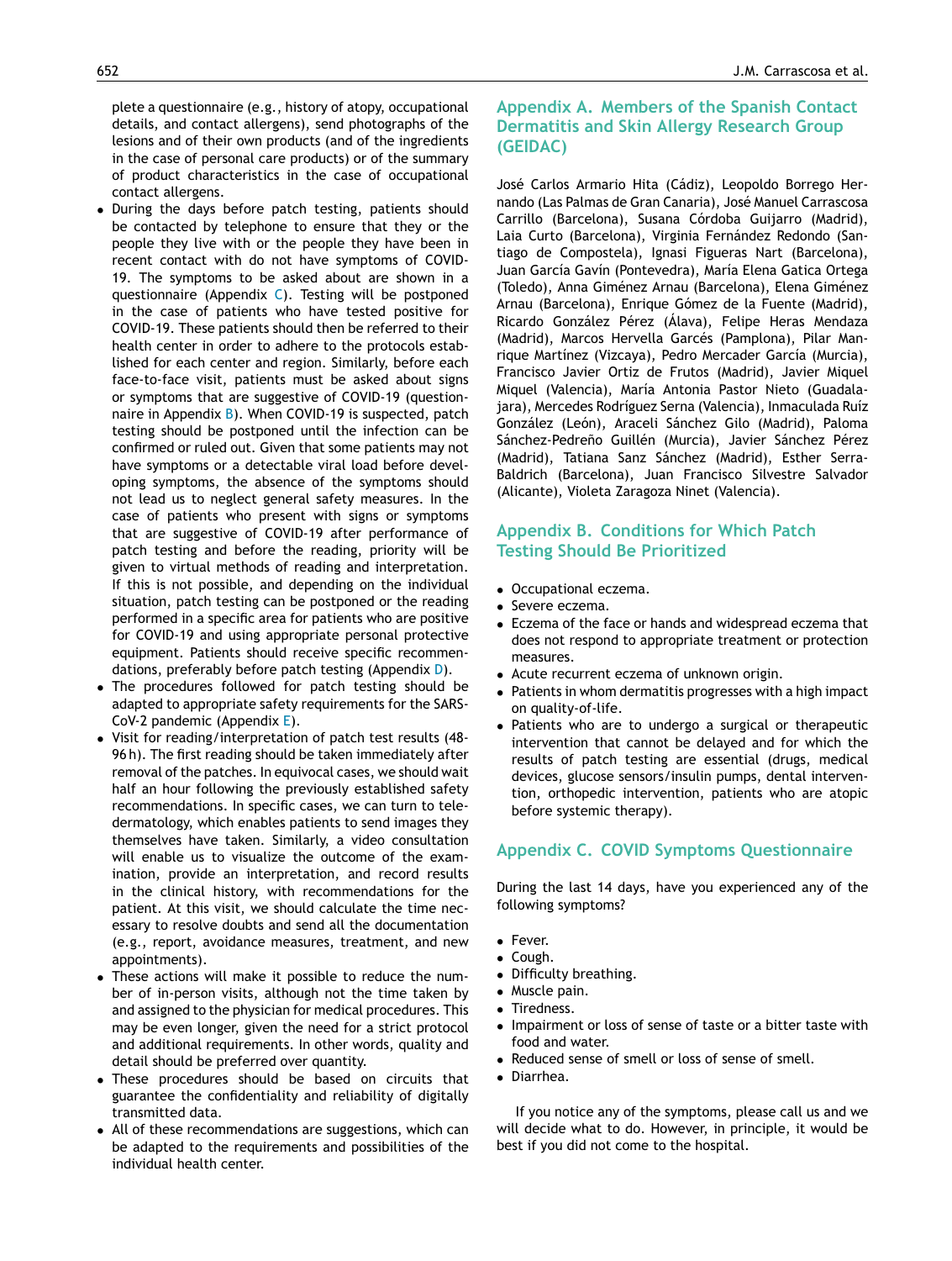<span id="page-3-0"></span>During the week you undergo testing, you should take your temperature every day and ensure that you do not have any of the symptoms mentioned above. Please contact us if you notice any symptoms.

#### **Appendix D. Information for Patients**

- 1 Before coming to the center, please re-read the information on tests that we gave you when you came to your first visit or that you were sent by e-mail.
- 2 Please keep to the time of your appointment. If you arrive early, please wait in the car. YOU MUST NOT ARRIVE LATE. We are trying to avoid crowding in the waiting rooms. We would be grateful if you would help by arriving at the allotted time.
- 3 Do not forget to bring your own products (shower gel, creams, and products for your skin condition). Please bring these in their original container.
- 4 Your own products will be placed in a clean bag and can be left in the hospital until testing is complete. You can also bring them and take them home again, although they must be here at each visit.
- 5 You are recommended to bring the signed informed consent document (you can send this by e-mail as a scanned document if this option is available at your center). Alternatively, you can sign the informed consent document during your first visit.
- 6 Please go to the toilet before leaving home so that you do not to have to do so in the hospital.
- 7 Please try to bring as few personal objects as possible (bag, fan, umbrella). If possible, try to make sure that these are washable. Please make sure your hair is tied up and avoid wearing jewelry.
- 8 Please try not to wear bracelets, watches, necklaces, or earrings on the day you undergo testing.
- 9 You must be wearing a mask when you arrive, and you cannot remove it during your stay in the hospital.
- 10 You must enter the hospital unaccompanied unless you need help. Only minors or people with special needs (elderly and dependent persons) can be accompanied. Persons accompanying patients to the hospital must remain outside or in the car.
- 11 You must follow the recommendations of the staff at the center and maintain the recommended safe distance  $(1.5-2$  m).
- 12 While in the hospital do not touch ANYTHING (E.G., DOORS, HANDLES) and maintain a safe distance from other people. Avoid crowding.
- 13 In the clinic, we will try to speak as little as necessary. Where possible, every effort will be made to send notifications and information by e-mail so that you do not have to take papers from the hospital to your home. If this is not possible, you will have to disinfect the papers when you arrive home or leave them in a safe place where they will not contaminate other objects.
- 14 Your belongings (e.g., clothing, bag) will be placed on the stretcher (clean sheets for each patient) or hung up in the consulting room. For your safety, please take care not to touch anything. You will have to strip to the waist. The required test patches and your own products will be applied to your back.
- 15 We will give you the information about your next appointment by telephone or by e-mail. Wherever possible, we will try to keep your appointment at the same time throughout the week of patch testing.
- 16 WHEN YOU RETURN HOME from hospital on the days of your tests you must take the following precautions (and in the following order):
	- a Leave items such as bags and papers at the entrance.
	- b Remove your shoes and leave them at the entrance.
	- c Wash your hands with soap and water for 1 minute.
	- d Remove your mask.
	- e Remove your clothes.
	- f Wash carefully *and try to keep the test area dry* (use a handheld shower, clean other areas and wash your hair separately in the sink).
	- g Wash clothes in the washing machine at  $60^\circ$ .
	- h Disinfect objects or materials that are likely to carry infection (e.g., phone, keys, bag) with alcohol.
	- i Finally, wash your hands again very carefully.

You should follow these steps every time you return from the hospital.

## **Appendix E. Instructions for Staff Who Perform Patch Testing: Suggestions That Should Be Adapted to Local Requirements**

- Organize the appointments list in order to avoid the accumulation of patients in the waiting room.
- Ensure that the waiting room enables patients to maintain a distance of 1.5-2 m between each other.
- Provide patients with hand sanitizer at the door and with a mask if they have not brought one from home.
- There should be a clean, well-signposted circuit, in addition to staff who can inform patients and facilitate access to the clinic in order to prevent them from walking around the highest-risk areas.
- If a patient has to partially undress, then he/she should have access, where possible, to an individual consulting room or stretcher where clothes can be left. Clothes will be kept in a disposable bag. It is important to ensure appropriate disinfection of surfaces and of other areas such as chairs and door handles between one patient and the next.
- Gloves and mask should be worn when receiving patients, during the visit, and during the patch tests. The use of safety glasses or a face shield and an impermeable gown will be evaluated in specific cases (possible risk of aerosol transport).
- Apply hand antiseptic (gel/water-alcohol solution) before and after each patient.
- Collect the informed consent document in a plastic sheath supplied by the hospital (standard).
- Apply tests using gloves that can be discarded after each patient.
- Patch tests can be marked using adhesive material (preferably surgical steri-strip), individual acetate sheets, or 1 marker per patient. Disinfect the area to be marked with water-alcohol solution.